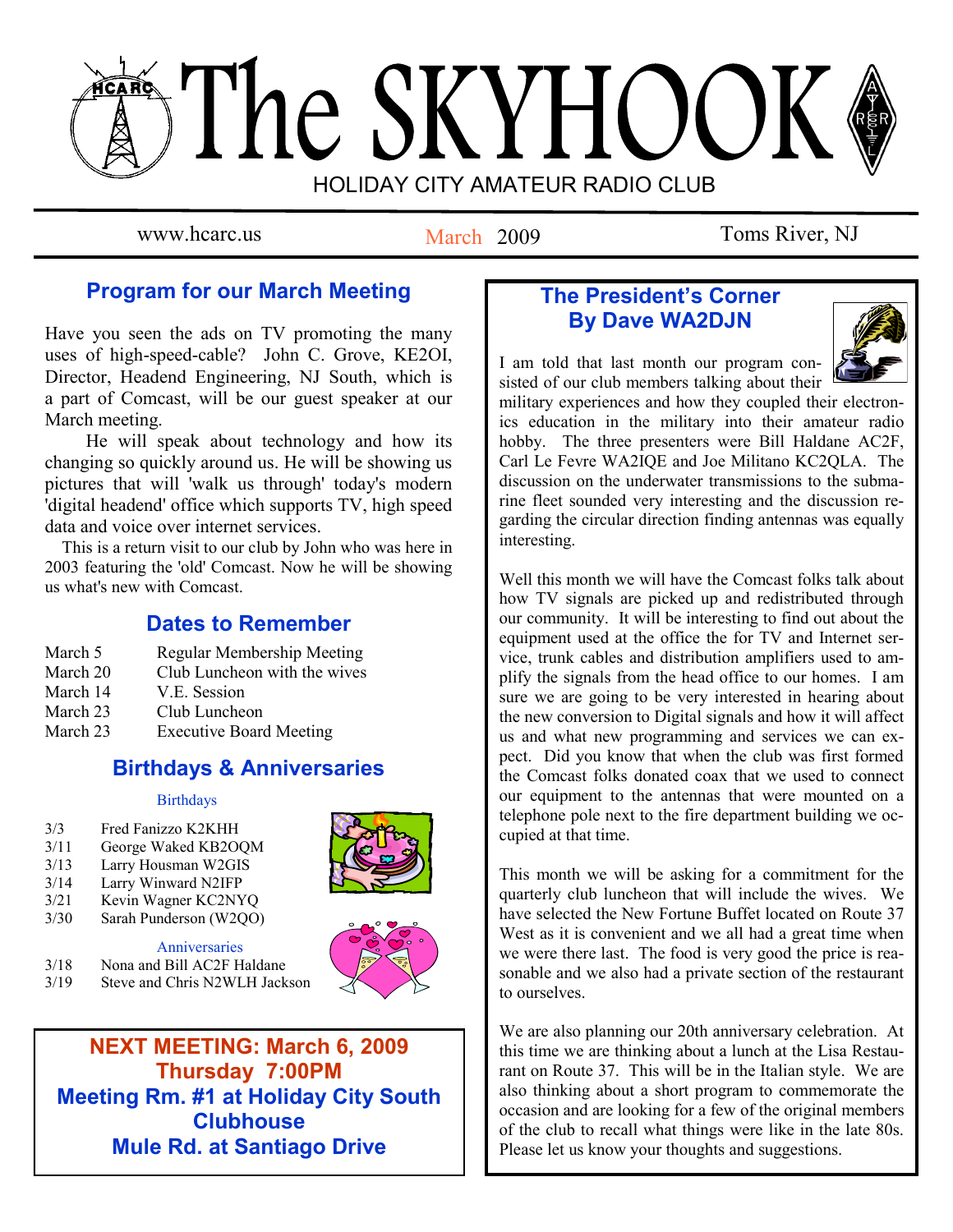# **My Internet Find for Members Looking to Buy or Sell or Swap On-Line.**

By Murray KD2IN

I started looking for sites that had kits for radio and electronics listed for sale. I did find some, but then ran into some- new to me - sites for Ham sales and swaps. Here they are:

#### *Kit Sites*

[www.GSSTechEd.com](http://www.gssteched.com/) This site has kits of various kinds including educational courses in electronics, test equipment kits, soldering stuff, electronic kits and learning aids, etc.

[www.ScientificsonLine.com](http://www.scientificsonline.com/) All kinds of do-it-yourself kits, radio, science, fun, etc.

[www.kitsusa.net](http://www.kitsusa.net/) Fun projects, kits for electronics, robots, soldering, meters, etc.

[www.ElectronicKits.com](http://www.electronickits.com/) Hundreds of items of all types.

#### *Buy, Sell, Swap, Need, or Advertise Something sites***.**

[http://swap.qth.com](http://swap.qth.com/) This site has classifieds, swaps, chat board, call sign lookups, plus 20 categories of equipment, Manuals for sale, announcement of events, How to ship and pack items for sale properly, and more. [http://SecondHandRadio.com.](http://secondhandradio.com/) Very good place to advertise what you have for sale. Free of charge, including free foto inclusions of your sale item. All kinds of other features and activities. You buy and sell Ham to Ham, site does not get involved with it.

#### *A Totally Other Kind of Site*.

<http://www.vanityhq.com/> This site can tell you what vanity calls are ready to apply for, Lookups for calls, and if you type in your area code, it will show you a map of all the other Hams in your area, with the calls shown. Terrific. Plus many other features. Unusual. Lic. certificates free.

If you know of other good Kit sites, or 'Buy and Sell' sites like the above, email me. I'll do a follow-up with your site included.

Murray [kd2in@arrl.net](mailto:kd2in@arrl.net)

## **Dues are Due**

2009 is here; actually we are two months into the new year and it's that time of year again to renew your club membership. Dues are due. This is our largest source of income and we depend on everyone to support the club. We try to provide interesting and educational programs at each meeting and to provide interesting outings as well. Please help the club and see Joe Militano club Treasurer with your dues money quickly.

### *Our VE Crew*

Murray KD2IN, Bill AC2F, John K2JWH, Ed W1EAP, Larry K2QDY, Jamie W2QO, John KQ4WR, Jack KC2FS, Stan KB2PD Steve N2WLH, Kevin W2FA Ed WA2NDA

## **CLUB COMMITTEES**

*Refreshments:* John K2WJH, Carl W2PTZ *www.hcarc.us Webmaster*: Steve N2WLH, Kevin W2FA *Publicity:* Ed W1EAP *Programs*: Murray KD2IN *Sunshine*: John W2JWH *Event Food Committee*: Grace-Marie (K2QDY) *Field Day*: Larry K2QDY *VE Sessions*: Bill AC2F, Larry K2QDY plus the "crew" *Skyhook*: Larry K2QDY *Funds Raising*: Open *Membership*: Bill AC2F

## HOLIDAY CITY AMATEUR RADIO CLUB Toms River, New Jersey

Web Site www.hcarc.us<br>Dave Ottenberg President Dave Ottenberg WA2DJN 732 505-5953<br>Vice President Ed Picciuti WIEAP 732 736-0955 Vice President Ed Picciuti W1EAP 732 736-0955<br>Secretary Norm Smith W2PXE 732 920-5423 Norm Smith W2PXE 732 920-5423 Treasurer Joe Militano KC2QLA 732 657-7092 Executive Board Don Smith W2III 732 505-4821 Executive Board Larry Puccio K2QDY 732 349-2950 Executive Board Bill Haldane AC2F 732 240-7064<br>Executive Board John Hann W2JWN 609 660-0985 Executive Board John Hann W2JWN 609 660-0985<br>W2HC Trustee  $\frac{1}{2}$  Don Smith W2III 732 505-4821 W2HC Trustee Don Smith W2III 732 505-4821

Membership is open to all interested persons. Ham license is not required. Dues are \$20.00 per year, payable Jan. 1st . Members joining during the year will have the dues prorated. Family membership \$10.00

------------------------------------------- Meetings are held on the first Thursday of every month, at 7:00 pm. Location: Meeting Room #1 in the Holiday City South Clubhouse. Directions: Go to Mule Rd. and to the corner of Santiago Drive. Turn into Santiago Dr., then into the parking lot in front of the pool. Enter bldg. on right.

------------------------------------------ The SKYHOOK is published monthly. Editor and Publisher: Larry Puccio K2QDY phone: 732 349-2950 E-mail lpuccio1@comcast.net<br>Send all newsletter items to: Larry Puccio 22 Sabinas Street Larry Puccio 22 Sabinas Street Toms River, NJ 08757-6445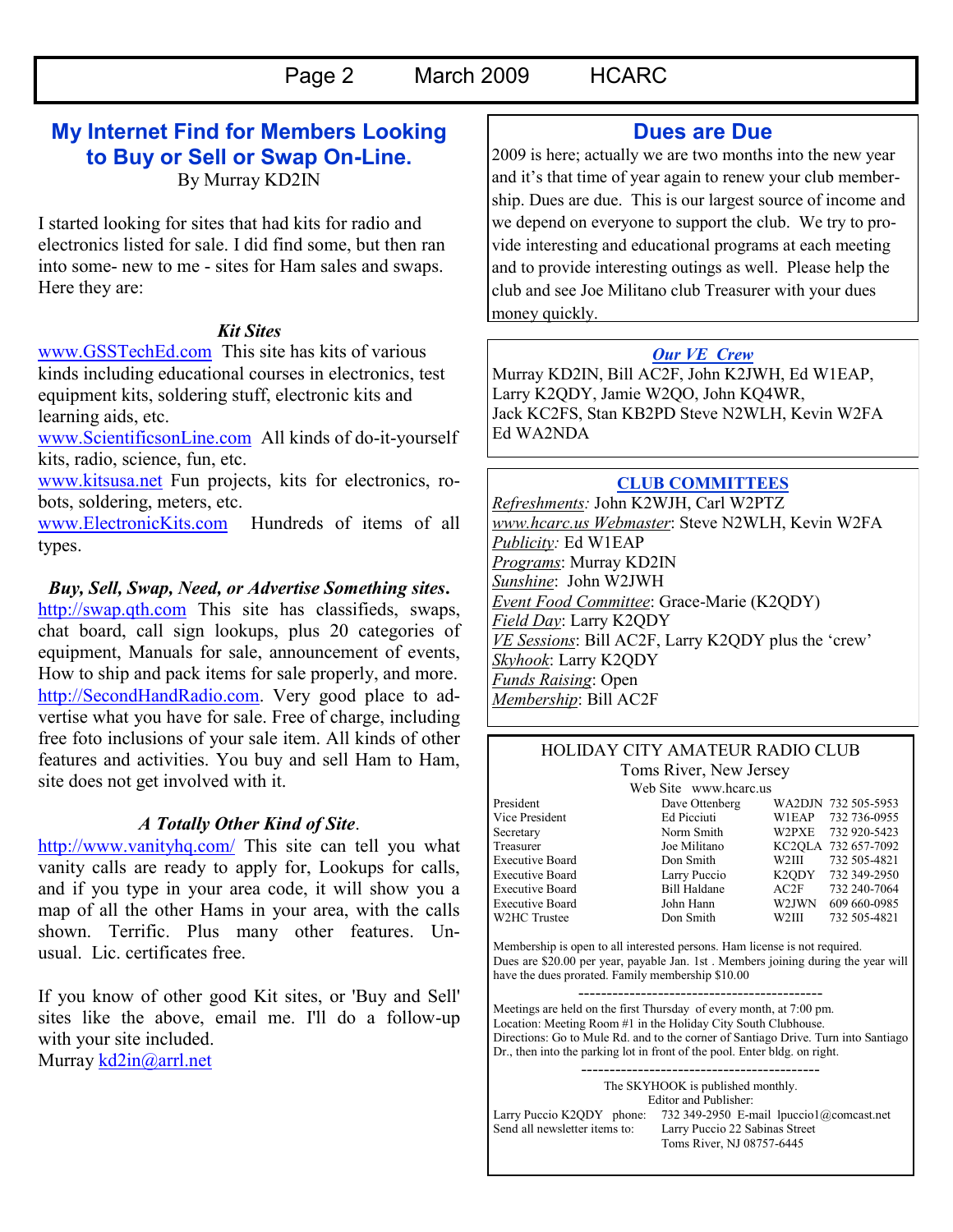## **How's DX**

By Russ Young WA2VQV From January 15th through February 14th HCARC members worked the following DX:

#### **Russ, WA2VQV worked:**

On 30 Meters CW: K5D Desecheo Island, NP2L U.S. Virgin Islands, RK3ER European Russia.

On 20 Meters CW: 9A2009ST Croatia, HK0/EA7HEJ San Andres Island, KP2/W3AV U.S. Virgin Islands.

On 20 Meters SSB: 6W1SE Senegal, 6Y5RP Jamaica, 8P6JQ Barbados, 8R1AK/P IOTA SA-068 Guyana, 9A2009ZG Croatia, DR09ANT Germany, EA8AH Canary Islands, ES1QD Estonia, GB5OBH England, HI9/EA3WL, HI9/EA3BT Dominican Republic, IT9ZXX Sicily, J79XBI Dominica, LX/DF1LON Luxembourg, LY1R Lithuania, LZ17ARDF Bulgaria, M0VKY England, OE4XLC Austria, OK1WCF Czech Republic, OX3WS Greenland, PJ4/G4IUF Curacao/Bonaire, S51CK Slovenia, VA3IC Canada, YN2N Nicaragua, YP9W Romania, ZS6AMX South Africa.

On 20 Meters PSK31: EA1AHY Spain, F5LPL France, ON4CD Belgium, VE7GDS Canada, XE1I Mexico.

On 17 Meters CW: EA8/DH2MS Canary Islands, K5D Desechio Island.

#### **Joe, KC2QLA, worked:**

On 20 Meters SSB: CO6LC Cuba, DJ6QT Germany, IK6CWQ Italy, HI9/EA3WL Dominican Republic, TI8II Costa Rico, ON4OS Belgium, SP9LJD Poland, PT7CB Brazil, K5D Desecheo Island.

On 17Meters SSB: VP8YLG Falkland Island.

#### **Larry, K2QDY, worked:**

On 80 Meters CW: ES1WN Estonia, VQ9LA Chagos, OZ1CTK Denmark, EA1DR Spain, ON6SA Belgium, K5D Desecheo Island.

On 80 Meters SSB: EA1ALE Spain, SP8BRQ Poland, G4BVB England,

On 40 Meters CW: EA6UN Spain, VK6AU Australia,

G4BPJ England, EC8APO Canary Islands, EW6LO Russia S59N Slovenia, IK0GDG Italy, F5NBX France, 9A4MF Croatia, Z30U Belize.FM5LD Martinique.

On 30 Meters CW: KP4MS Puerto Rico K5D Desecheo Island.

On 17 Meters CW: VP2ETH Antigua, HB9TNW Switzerland, K5D Desecheo Island.

On 20 Meters SSB: CV5A Isla De Flores, VP8YLG Falkland Islands, HI8A Dominican Republic.

## **Desecheo Island**

Desecheo Island located to the west of Puerto Rico and is the 6th most wanted country on the DX list. The following is how one of our club members was able to accomplish contacting the Desecheo Dxpedition on 40 meters.

Just to fill you in Russ uses a Mini Loop antenna in his shack that only covers 30 meters through 10 meters.

The following is an E-Mail between Russ Young and Stan Stafiej.

Stan,

It's now 40, 30, 20, 17 CW + 20 SSB. I made a Mickey Mouse 40 Meter dipole out of lamp cord from my junk pile. One leg looped over the top of the grandfather clock, down on the floor, downstairs to the vestibule and attached to the top of a 14 foot light bulb remover/ installer pole (from Home Despot). The other leg across the floor into a sun-porch. Fed with 25 feet of RG-58. SWR 3:1+ and Bingo at 2354z ! He was QSX +5.29 KC

BTW, the mini-loop only covers 7 bands 30-10. So far, so good.

73, Russ

Nice work Russ

At the beginning of this year the ARRL announced a new challenge called the Triple Play Award. This award required Worked All States (WAS) via three modes CW, SSB and RTTY. All the contacts needed to be logged in the Log Book of the World. The pressure was on and soon there was a first person to achieve that status but then came our Jamie Punderson WQ2O. Jamie worked all states on the three modes to become the 86th winner of this contest.